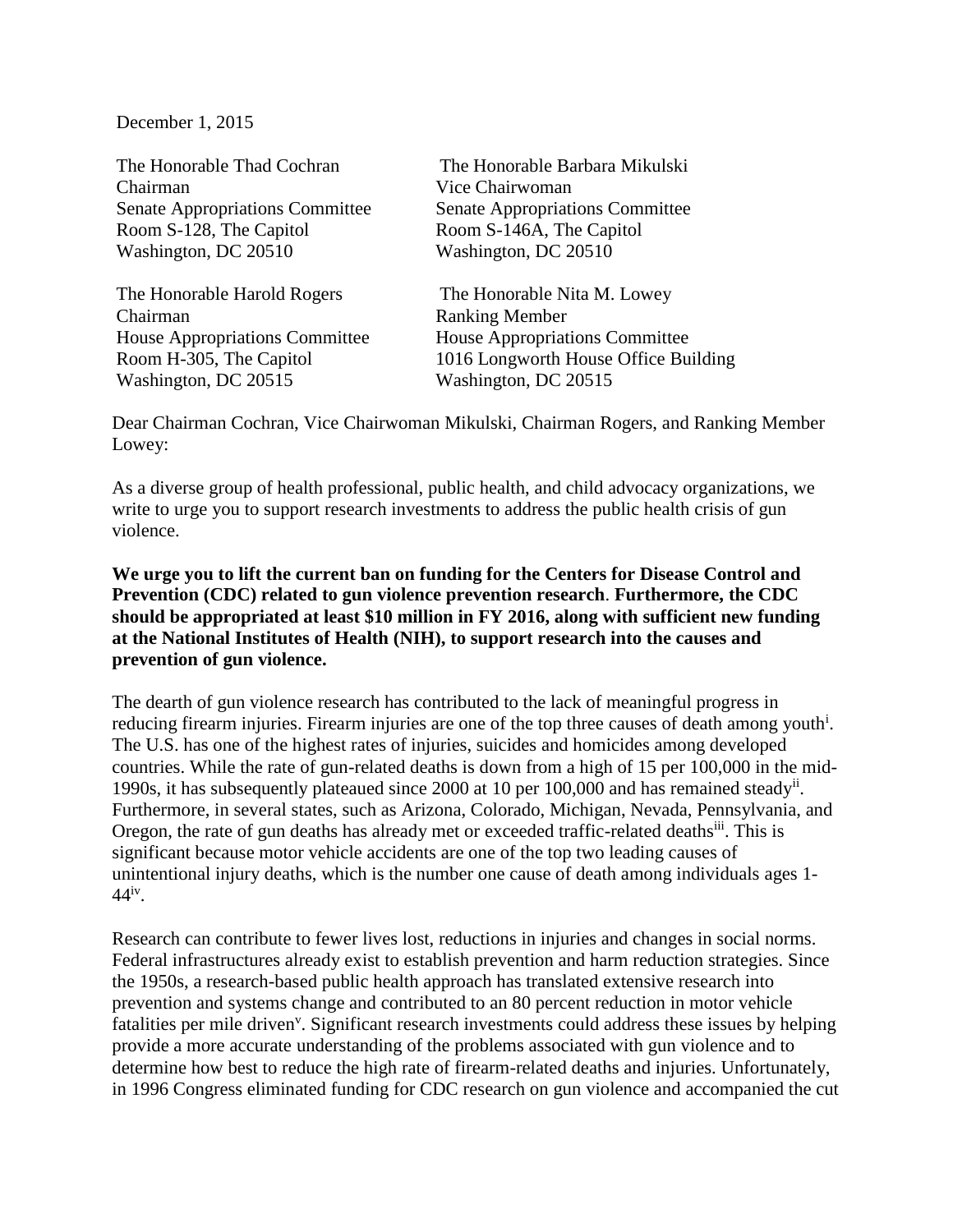with language barring any research that would "advocate or promote gun control." The research limitations have also drastically limited the workforce of researchers dedicated to gun violence prevention. It is estimated that fewer than 20 academics in the U.S. currently focus on gun violence<sup>vi</sup>.

In June 2013, the Institute of Medicine released a [report](http://books.nap.edu/openbook.php?record_id=18319) outlining a research agenda for addressing firearm-related injuries and deaths as a public health issue. The report highlighted five key areas for research on this topic: characteristics of firearm violence; risk and protective factors; firearm violence prevention and other interventions; the impact of gun safety technology; and video games and other media. The IOM's report noted that this agenda would be essential in supporting the development of policies to reduce the public health impact of firearms in the same manner as approaches that have found success in other areas, such as motor vehicle safety.

Funding at both CDC and NIH would be an important step toward realizing a robust research agenda and developing public health interventions that could protect children and keep them safe from gun violence. **We urge you to provide \$10 million in new funding in FY 2016 to support the president's recommendation for CDC research on the causes and prevention of gun violence, along with sufficient new funding at the National Institutes of Health to further advance this critical research**. **We also urge members of Congress to oppose any efforts to reduce, eliminate, or condition CDC funding related to gun violence prevention research or critical public health surveillance on violent deaths.**

As Congress moves forward with the FY 2016 appropriations process, we welcome the opportunity to work with you on ways to reduce injuries and keep communities safe. For more information, please contact Ami Gadhia at 202-347-8600 or agadhia@aap.org.

Sincerely,

Academic Pediatric Association American Academy of Child & Adolescent Psychiatry American Academy of Pediatrics American College of Physicians American College of Preventive Medicine American Congress of Obstetricians and Gynecologists American Pediatric Society American Psychological Association American Public Health Association Association of Medical School Pediatric Department Chairs Consortium of Social Science Associations Hepatitis Foundation International National Association of County and City Health Officials National Association of State EMS Officials National Center on Domestic and Sexual Violence National Child Abuse Coalition National Network of Public Health Institutes National Violence Prevention Network